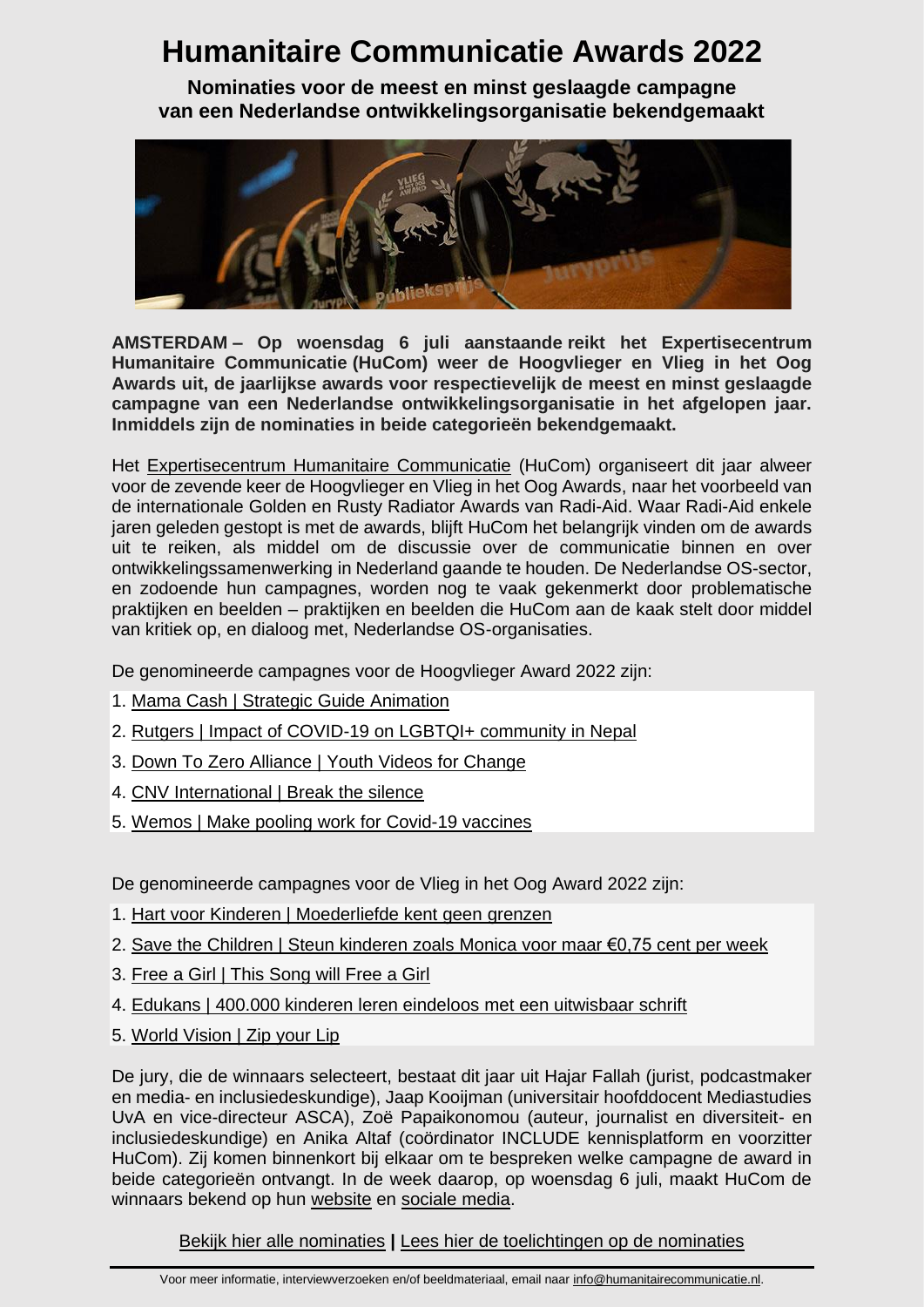## **Humanitarian Communication Awards 2022**

**Nominees for the best and worst campaign of a Dutch INGO announced**



**AMSTERDAM – On Wednesday July 6, the Expertise Center Humanitarian Communication (HuCom) will once again present the High Flyer and Fly in the Eye Awards, the annual prizes for the best and worst campaign by a Dutch international development organization (INGO) in the past year. The nominees in both categories have just been announced.**

The Expertise [Centre Humanitarian](https://humanitairecommunicatie.nl/awards-2022/) Communication is organizing the High Flyer and Fly in the Eye Awards already for the seventh time this year, following the example of Radi-Aid's international Golden and Rusty Radiator Awards. While Radi-Aid stopped awarding the prizes a few years ago, HuCom continues to find it important to present the awards as a means of keeping the discussion about communication within and about development cooperation in the Netherlands going. The Dutch international development sector, and thus their campaigns, are still too often characterized by problematic practices and images – practices and images that HuCom denounces through criticism of, and dialogue with, Dutch INGOs.

The nominated campaigns for the High Flyer Award 2022 are:

- 1. Mama Cash | Strategic Guide [Animation](https://www.youtube.com/watch?v=URQ_miGcFJM)
- 2. Rutgers | Impact of COVID-19 on LGBTQI+ [community](https://www.youtube.com/watch?v=i6VcdQBXnnc) in Nepal
- 3. Down To Zero [Alliance](https://www.youtube.com/watch?v=YN5-gfVAg_g) | Youth Videos for Change
- 4. CNV [International](https://youtu.be/G4in8L8qS_c) | Break the silence
- 5. Wemos | Make pooling work for [Covid-19](https://www.youtube.com/watch?v=ooWg-Anu82U) vaccines

The nominated campaigns for the Fly in the Eye Award 2022 are:

- 1. Hart voor Kinderen | [Moederliefde](https://www.youtube.com/watch?v=CzYNt0yebRQ) kent geen grenzen
- 2. Save the Children | Steun [kinderen](https://humanitairecommunicatie.nl/wp-content/uploads/2022/06/10-7-2021.png) zoals Monica voor maar €0,75 cent per week
- 3. Free a Girl | This [Song](https://www.youtube.com/watch?v=mcZv1hW4n90&t=60s) will Free a Girl
- 4. Edukans | 400.000 kinderen leren eindeloos met een [uitwisbaar](https://www.youtube.com/watch?v=zKaS7XajzqY) schrift
- 5. World [Vision](https://zipyourlip.worldvision.nl/) | Zip your Lip

This year's jury, which selects the winners, consists of Hajar Fallah (lawyer, podcast maker and media and inclusion expert), Jaap Kooijman (associate professor of Media Studies at UvA and vice-director of ASCA), Zoë Papaikonomou (author, journalist and diversity and inclusion expert), and Anika Altaf (coordinator INCLUDE knowledge platform and chair of HuCom). They will meet next week to discuss which campaigns will receive the awards in both categories. In the following week, on Wednesday 6 July, HuCom will announce the winners on their [website](https://humanitairecommunicatie.nl/awards-2022/) and [sociale media.](https://www.linkedin.com/company/humanitairecommunicatie/)

## [Check out all nominees](https://humanitairecommunicatie.nl/awards-2022/) **|** [Read here the motivations for the nominees](https://humanitairecommunicatie.nl/awards-2022/)